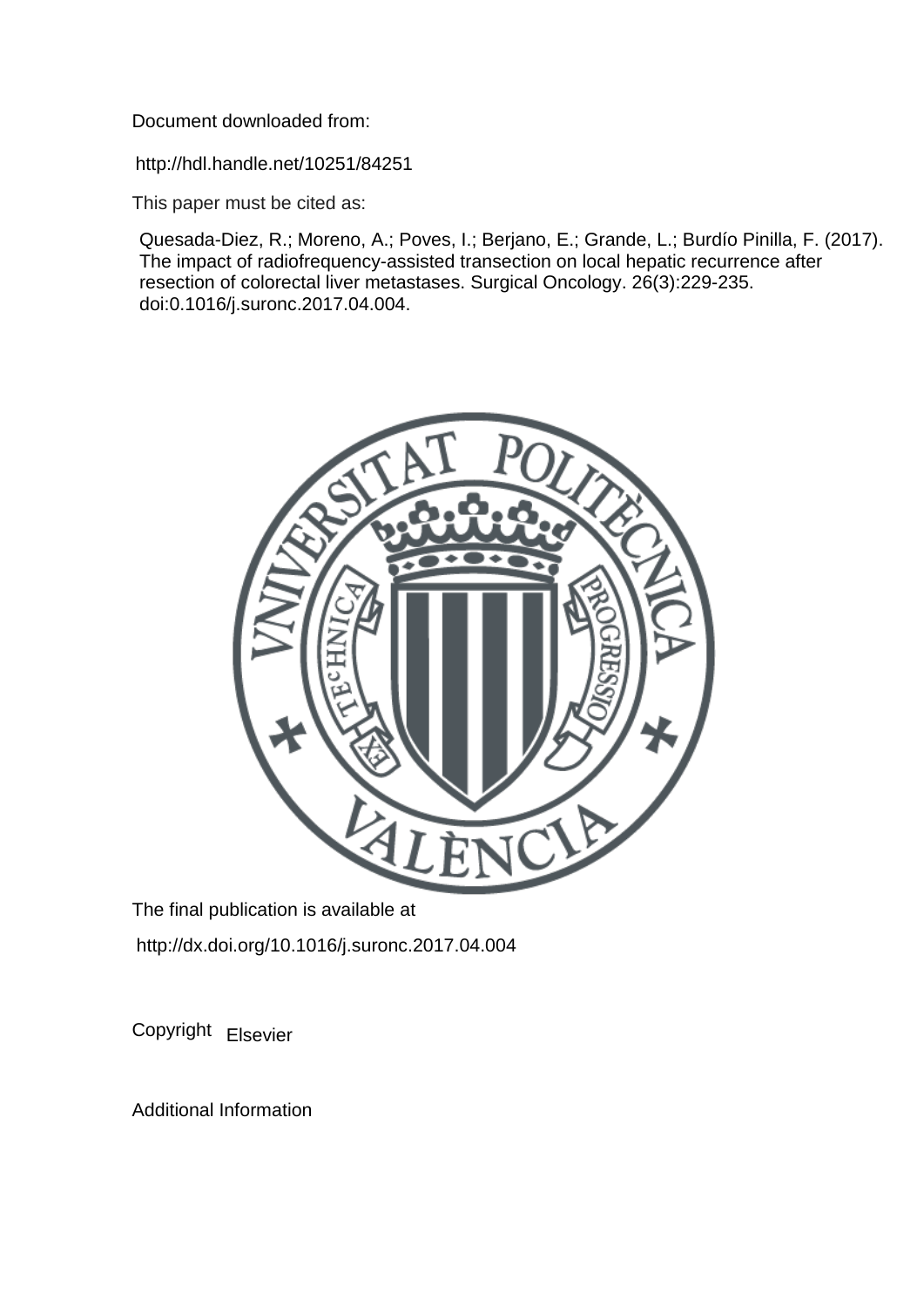# **The impact of radiofrequency-assisted transection on local hepatic recurrence after resection of colorectal liver metastases**

R. Quesada<sup>1</sup>, A. Moreno<sup>2</sup>, I. Poves<sup>3</sup>, E. Berjano<sup>4</sup>, L. Grande<sup>3</sup>, F. Burdío<sup>3</sup>

<sup>1</sup> Cancer Research Group HBP, Institut Hospital del Mar d'Investigacions Mèdiques, Barcelona, Spain;

<sup>2</sup> School of Medicine, Universitat Pompeu Fabra and UAB, Barcelona, Spain;

<sup>3</sup> Department of Surgery, Hospital del Mar, Barcelona, Spain;

4 Biomedical Synergy, Electronic Engineering Department, Universitat Politècnica de València, Valencia, Spain.

*Corresponding autor:*

Rita Quesada, MsC, PhD

Cancer Research Group HBP, Institut Hospital del Mar d'Investigacions Mèdiques Doctor Aiguader 88,

Barcelona 08003, Spain.

Fax: + 34 93 316 16 21.

E-mail: [rita.quesada.di@gmail.com](mailto:rita.quesada.di@gmail.com) /r.quesada@imim.es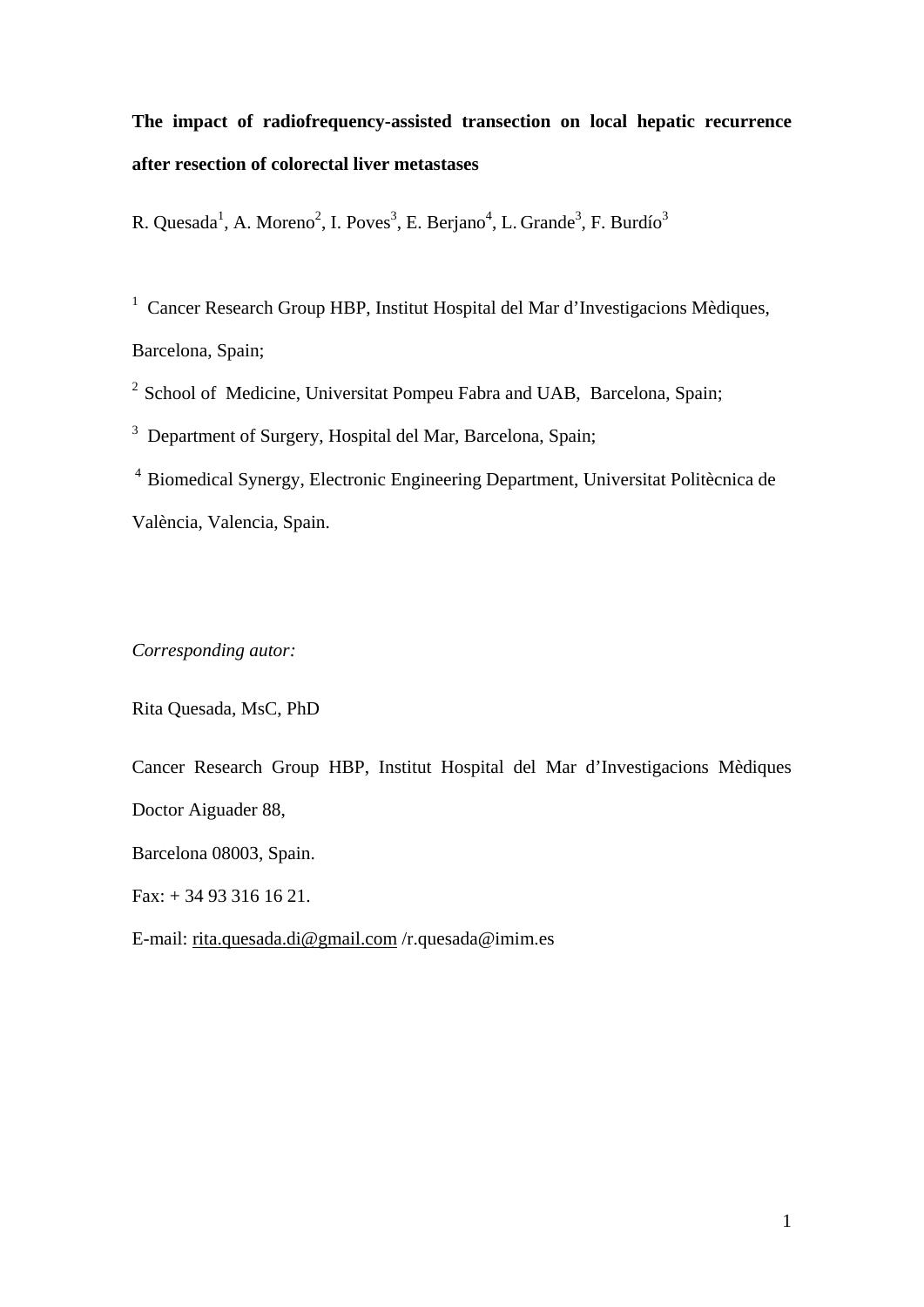#### **ABSTRACT**

Resection is the gold standard in the treatment of liver metastases from colorectal cancer. An internal cooled radiofrequency electrode was described to achieve tissue coagulation to a greater margin width. The aim of this study is to determinate if a RFassisted transection device (RFAT) has any effect on local hepatic recurrence (LHER) compared to conventional technologies.

A study population of 103 patients who had undergone a hepatic surgical resection was retrospectively analysed. Patients were classified into two groups according to the device used: a RF-assisted device (RFAT group; n=45) and standard conventional devices (control group; n=58). LHER was defined as any growing or enhancing tumour in the margin of hepatic resection during follow-up. Cox proportional models were constructed and variables were eliminated only if p>0.20 to protect against residual confounding. To assess the stability of Cox's regression model and its internal validity, a bootstrap investigation was also performed.

Baseline and operative characteristics were similar in both groups. With a mean followup of 28.5 months (range 2-106), in patients with positive margins, we demonstrated 0% of LHER in RFAT vs. 27% in control group  $(p=0.032)$ . In the multivariate analysis five factors demonstrated significant influence on the final model of LHER: RFAT group, size of the largest metastases, number of resected metastases, positive margin and usage of Pringle-manoeuvre.

This study suggests that parenchymal transection using a RFAT able to create deep thermal lesions may reduce LHER especially in case of margin invasion during transection.

**Keywords:** colorectal cancer, local hepatic recurrence, liver resection, radiofrequency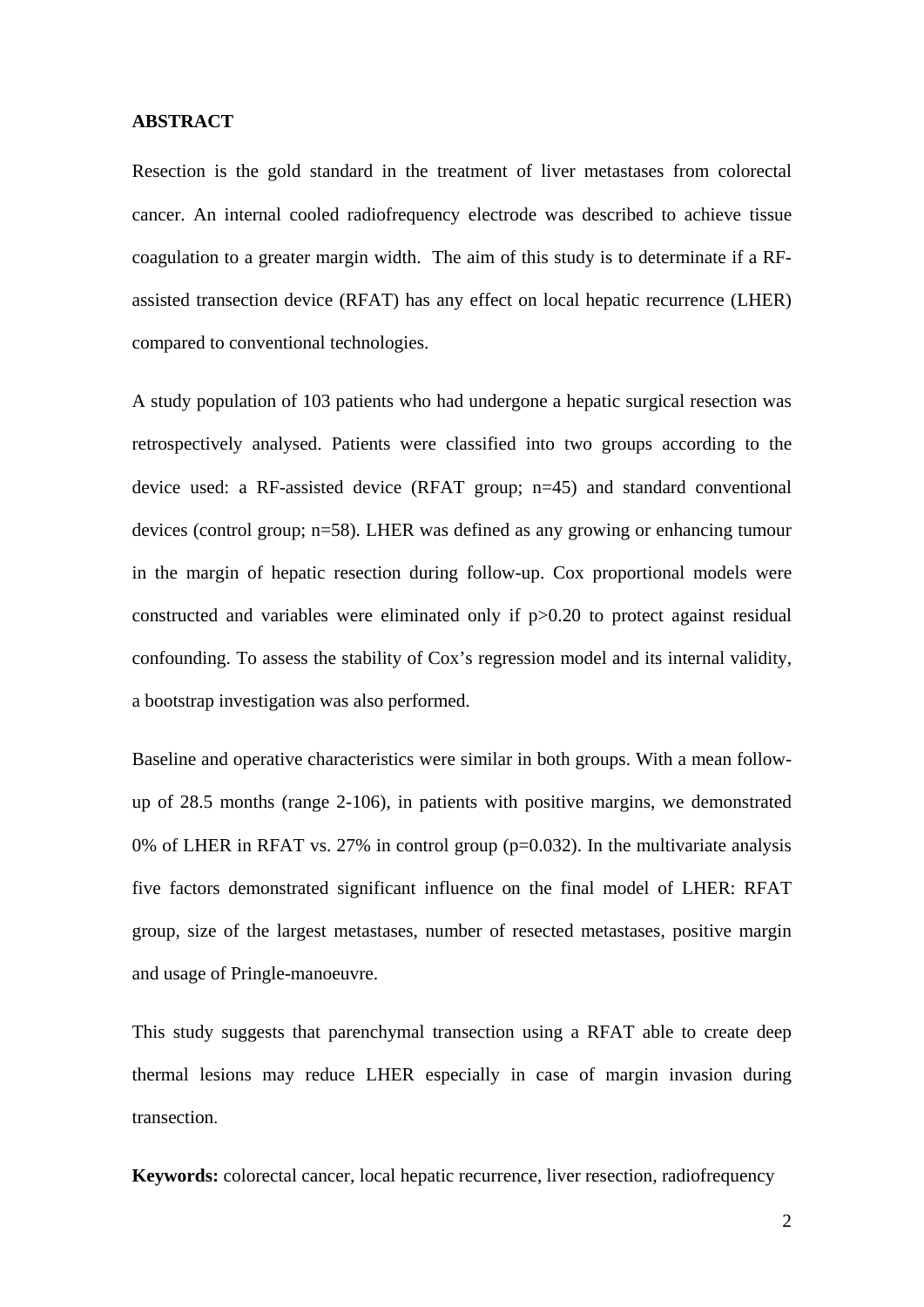#### **INTRODUCTION**

Colorectal carcinoma (CRC) is one of the most common malignant tumours and accounts for at least one million new cases worldwide each year. Liver metastases occurs in 40-60% of CRC patients [1].

Liver resection has been accepted as 'gold standard' for treatment, resulting in 5-year survival rates of up to 58% [2]. However, after resections with curative intention, recurrences in the remaining liver are observed in up to 50% of patients and are among the most important determinants of survival [3, 4]. Traditionally, 1-cm margin was considered necessary to avoid liver recurrence and optimize long-term survival [4–14]. Ambiru *et al.*[3] described micrometastases located at a median of 3 mm from the metastatic tumour edge in 31% of their patients. Also, it has to be taken into account, that minimal margins are frequently linked with extensive disease and greater tumour burden[15–17]. These findings may account for a poorer liver disease outcome in patients with lower resection margin [16, 18, 19]. In any case, resection margin involvement (positive margin) is one of the leading independent predictors for hepatic recurrence [18, 19]. In this regard, few studies have evaluated the local hepatic recurrence -LHER- (or its surrogate variable, the local recurrence-free survival) in the resection margin after resection of the liver [20, 21], especially in relation to the positive margin of the liver resection.

Radiofrequency assisted transection of the liver (RFAT) is a relatively new technique of liver resection that employs similar currents (in 300 -500 kHz range) and devices than Radiofrequency ablation (RFA) of the liver but with different aim and approach [22, 23]. Whereas RFA is based on delivering the current in the tumour itself by electrodes with the aim of ablating the tumour without its removal, and with similar or sometimes worse results than tumour resection [24, 25]. RFAT aims to remove the tumour in a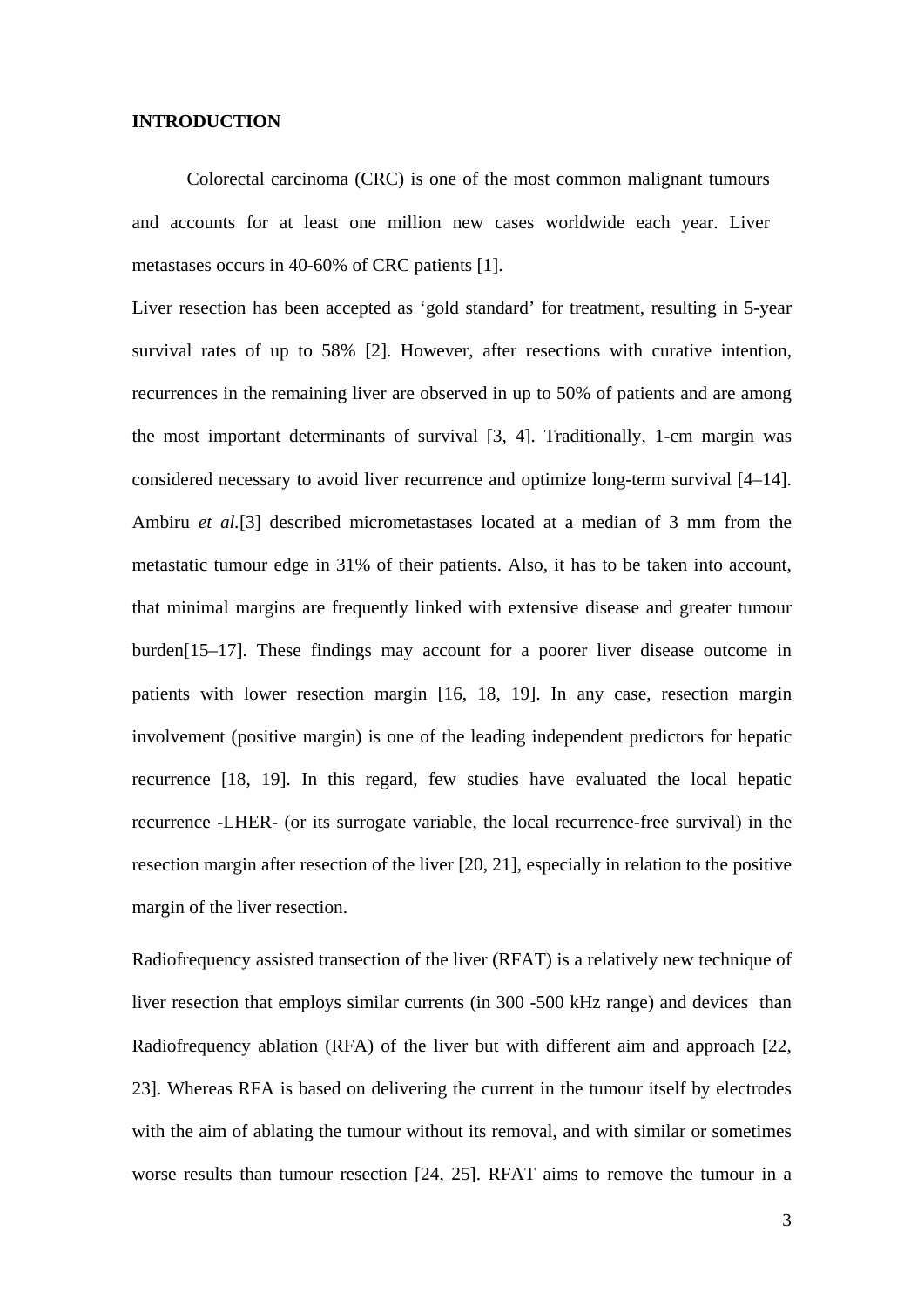bloodless way by means of margin ablation of the remnant liver. Interestingly, some radiofrequency-assisted (RF-assisted) devices have been shown to improve resection margin during hepatectomy [26]. However, to our knowledge, no previous references have demonstrated any definitive effect on LHER. Previous studies of our group have shown that RF-assisted liver transection could achieve a wide ablation margin (up to 1 cm) without increasing the risk of thermal damage in nearby structures [22, 27–30]. In this setting, the aim of this study was to determinate whether RF-assisted liver transection reduces local hepatic recurrence over the standard methods especially when this margin was positive.

#### **MATERIAL AND METHODS**

From September 2006 to July 2015, all patients who underwent partial hepatectomy at the Hospital del Mar (Barcelona, Spain) were considered to be included in this study. Patients were entered prospectively into a computer database. This database was created for this study and was filled during follow up of the patients and retrospectively analysed. The inclusion criteria were colorectal liver metastases to be removed by any type of liver resection, via open or laparoscopic surgery with no evidence of unresectable extrahepatic disease. The exclusion criteria were primary liver and cyst tumours, metastases of non-colorectal origin and those patients treated only by tumour ablation. With these criteria, 103 patients were enrolled in the study and were allocated either to the control group  $(n=58)$  or radiofrequency-assisted transection group  $(n=45)$  (see Figure 1).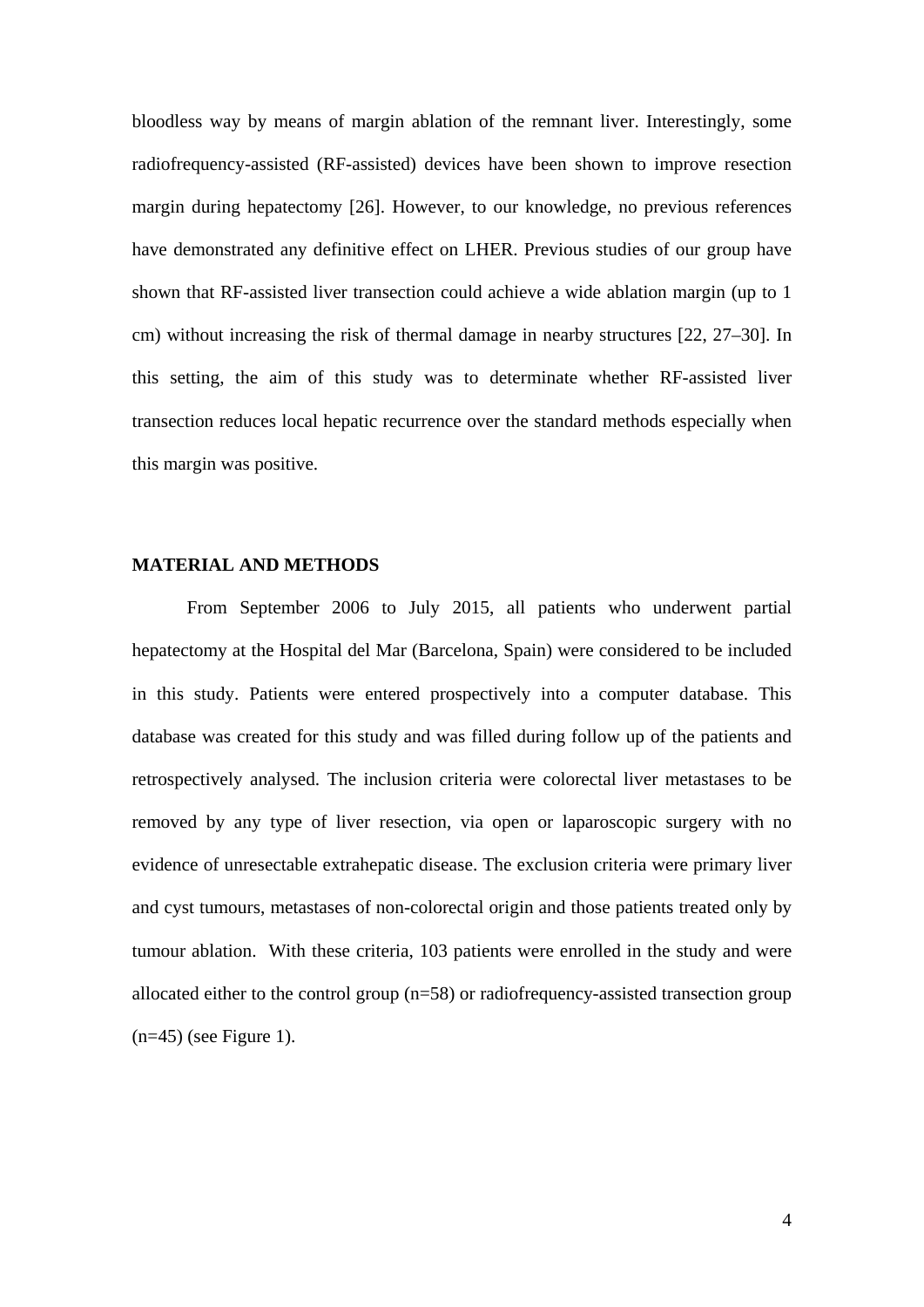

**Figure 1.** Flow chart of the study

All patients signed an informed consent before surgery. All patients also underwent careful preoperative assessment of their disease, including spiral computed tomography or magnetic resonance imaging.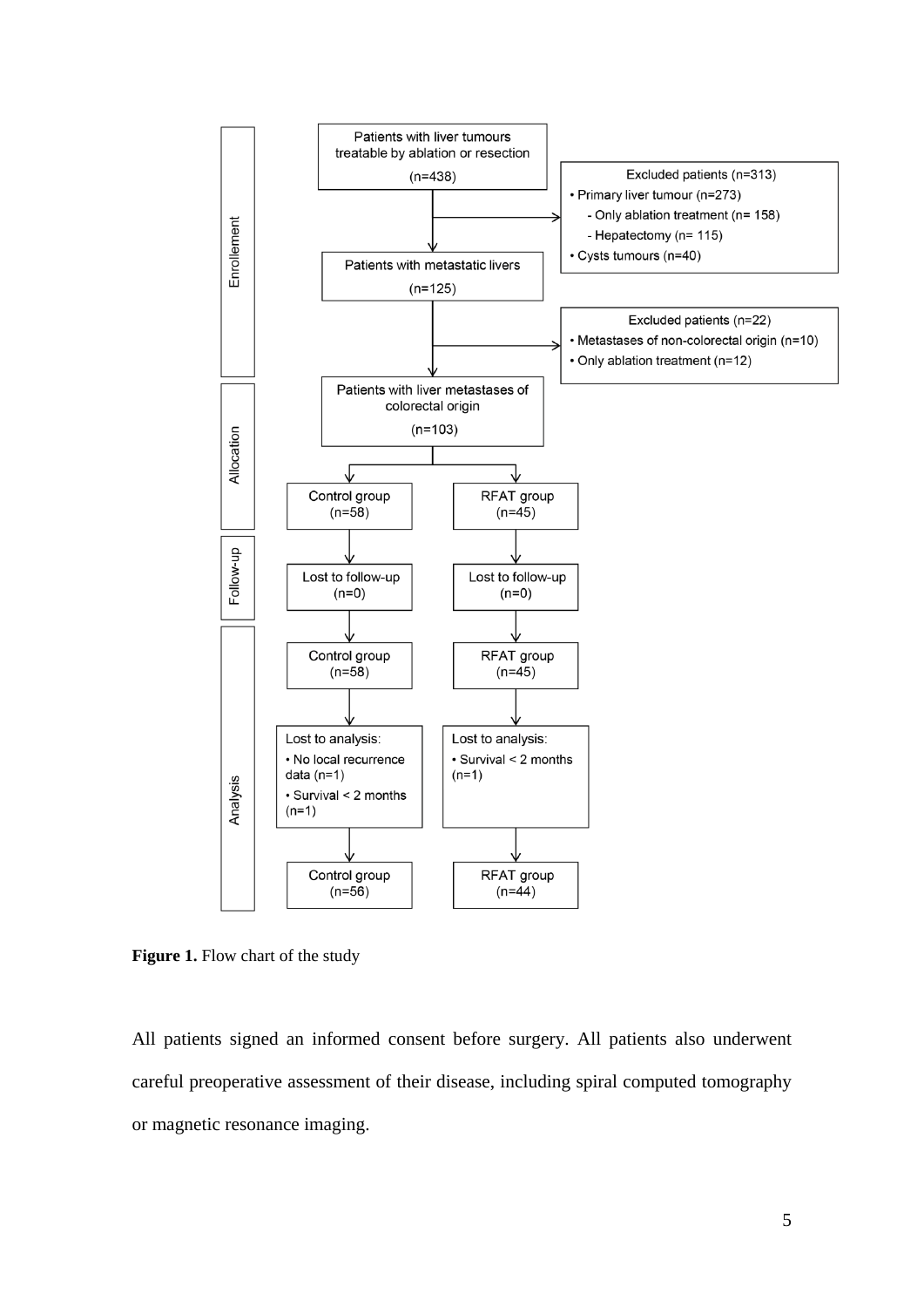All the procedures were performed by the same surgeons (F.B., I.P. and L.G.). For open surgery, the procedure was similar to that described in Phase I-II studies [29, 30]. Alternatively, in the laparoscopy, after the pneumoperitoneum was established and the exposure obtained, laparoscopic ultrasound was used to identify the tumour. In both groups the dissection was carried out with standard devices such as CUSA (Cavitron, Stamford, CT, USA), stapler transection, bipolar forceps and Ligasure (Valleylab, Boulder, CO, USA). Hemostasia was obtained in the control group with a combination of stitches, bipolar forceps and Ligasure including even sutures or clips and in the RFAT group (RF-assisted transection) it was performed with Coolinside RF-assisted device (Apeiron Medical, Valencia. Spain) which has been described in detail elsewhere [22, 27–30]. The hemostasia in RFAT group was achieved by the above mentioned device by delivering RF power through an internally cooled electrode and creating larger coagulation zones (up to 1 cm) depending on the ablation time. The decision to use RFAT was based on preferences to get complete hemostasia and availability of the system but never based on neither tumoral stage, size or number of nodules.

In patients subjected to laparoscopy approach in the RFAT group, it was introduced through a 12-mm trocar, and then the resection line was marked on the liver capsule using a conventional electrocautery or the RF device itself.

After discharge, a follow-up appointment was made with all patients in the first month and then every 6 months. At each follow-up visit, in addition to a clinical examination and determination of the carcinoembryonic antigen level, computed tomography or magnetic resonance imaging was performed. While all the clinical variables were considered as secondary outcomes, the primary outcomes of the study were overall survival, hepatic and local hepatic recurrence and positive margins.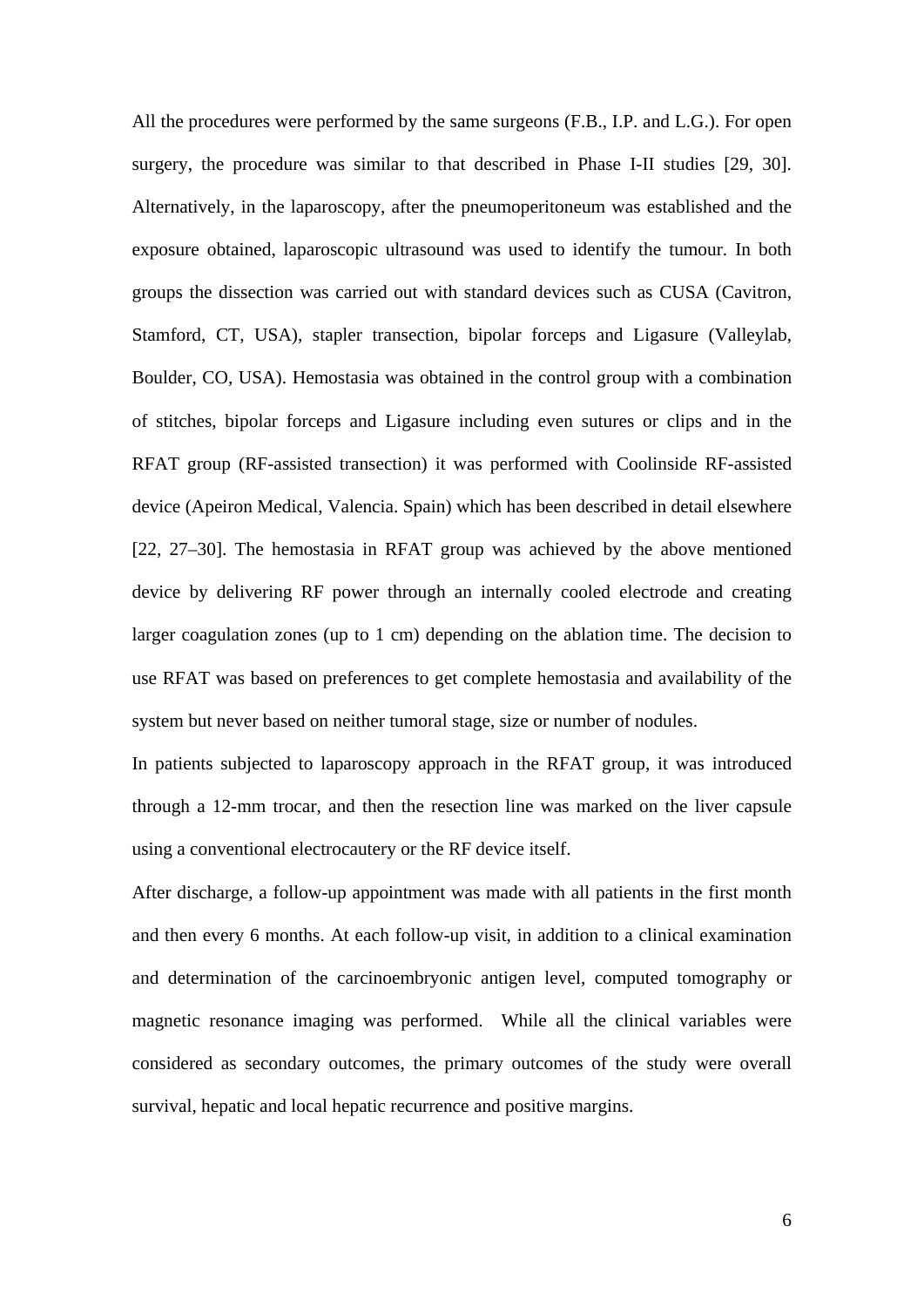The overall survival (OS) time was defined as the interval between the first liver operation and death or the last visit to the outpatient clinic through January 2016. Positive margin was defined as the presence of any exposed tumour along the line of transection or the presence of tumour cells at the line of transection detected by histological examination according to Figueras *et al.* [18]. Similarly to Zorzi *et al.*[20], LHER was pragmatically defined when a later follow-up CT demonstrated any growing or enhancing tumour in the margin of hepatic resection specifically reviewed to this aim. On the other hand, hepatic recurrence (HER) was considered when any growing in the rest of the liver or/and in the margin of transection was detected. Furthermore, we evaluated the extrahepatic disease (EED) similarly to Evrard *et al.*[21], which was defined as the presence of cancer disease outside the liver at any time of the study. Other definitions of variables employed in this study were:

- Resection margin: minimum distance from the edge of the nearest metastases to the transection line measured in millimetres, according to Pawlik *et al*.[16]
- Number of metastases: number of metastases assessed by appropriate histopathological study in the liver specimen.
- Liver failure: an increased international normalized ratio and concomitant hyperbilirubinemia (according to the normal limits of the local laboratory) on or after postoperative day 5, according to Rahbari *et al.* [31]

#### **Statistical analysis**

Patient's demographics, primary and liver tumour characteristics, surgical therapy, history of chemotherapy and follow-up information were entered prospectively into the computer database. Patients were distributed in two groups: RFAT group and control group. The chi-square test was used to compare frequencies, whereas mean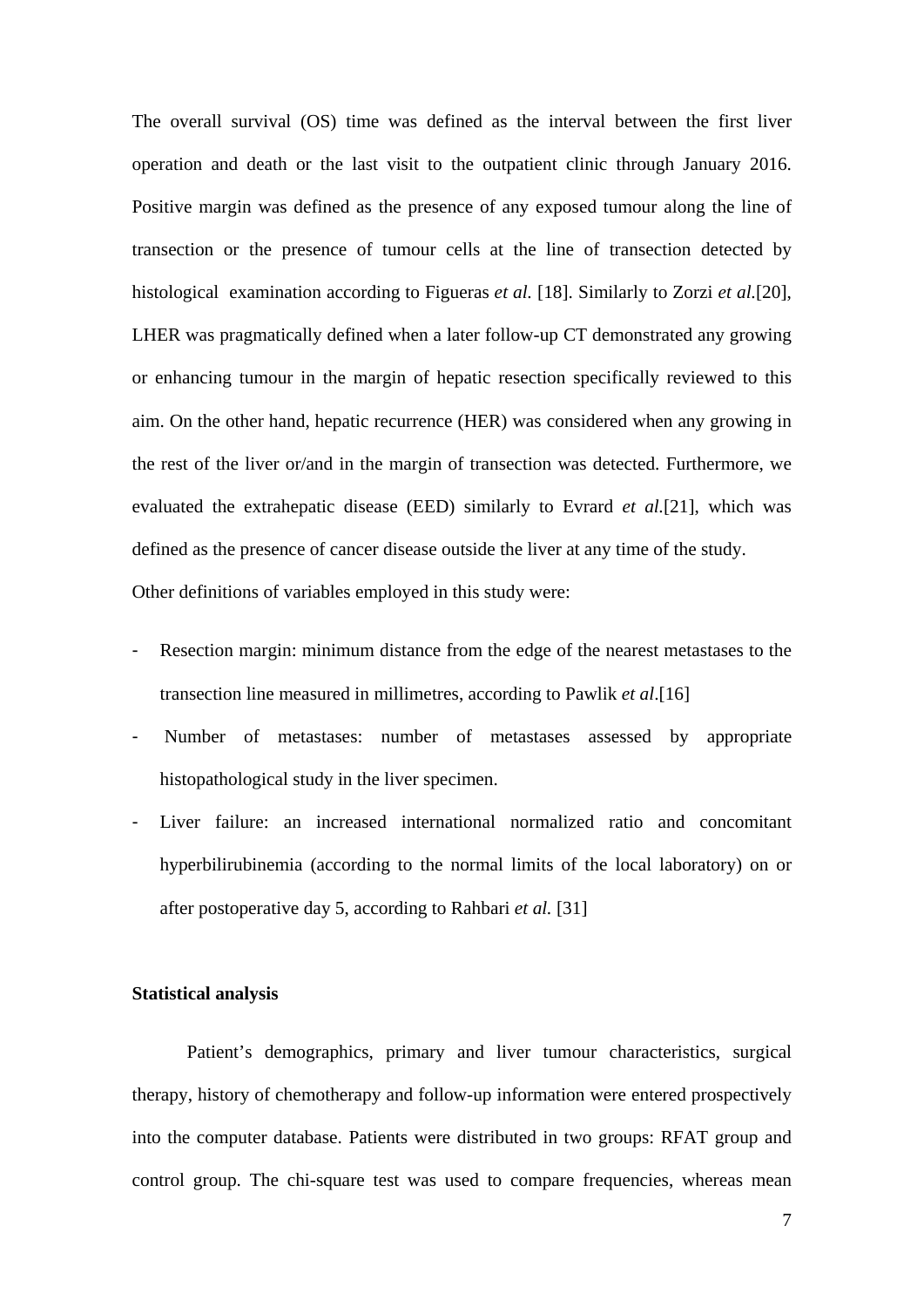values of variables were compared using the Student t-test between both groups. Concerning the overall survival (OS), HER and LHER, we performed both a global statistical analysis and a stratified analysis according to a positive or non-positive resection margins. Given that, the main goal was to construct a model that explained causality on OS, HER and LHER, predictors necessary to face validity, as well as those that behave like confounders were included in the model [32].

Thus, following *Maldonado and Greenland* [33], the potential confounders in both univariate and multivariate analyses (using Kaplan-Meier or Cox proportional models) were eliminated only if  $p > 0.20$ , in order to protect against residual confounding. These low cut-points to include variables in the model are especially advisable in order to adjust for covariates in therapeutic studies to appropriately select even weak factors for the next step of the analysis [34]. For the rest of the remaining analyses, differences in variables were considered to be significant at a threshold of  $p<0.05$ . To assess the stability of Cox's regression model and its internal validity a bootstrap investigation was performed similarly to Nordlinger *et al.*[11], and based on the method described by Altman [35]. The bootstrap method was based on the observation samples drawn from original population. Bootstrapping is a method for deriving robust estimates of confidence intervals for estimates such as the regression coefficients. In our study, ten thousand of the same sample size was obtained by randomly drawing records with replacement from the data set.

Results were expressed as regression coefficients (β) with their corresponding bootstrap estimates (bias, bias-corrected accelerated (or BCa) percentile intervals and significance). In that regard these confidence intervals may be wider than the conventional ones but are credited to be more robust an accurate than them because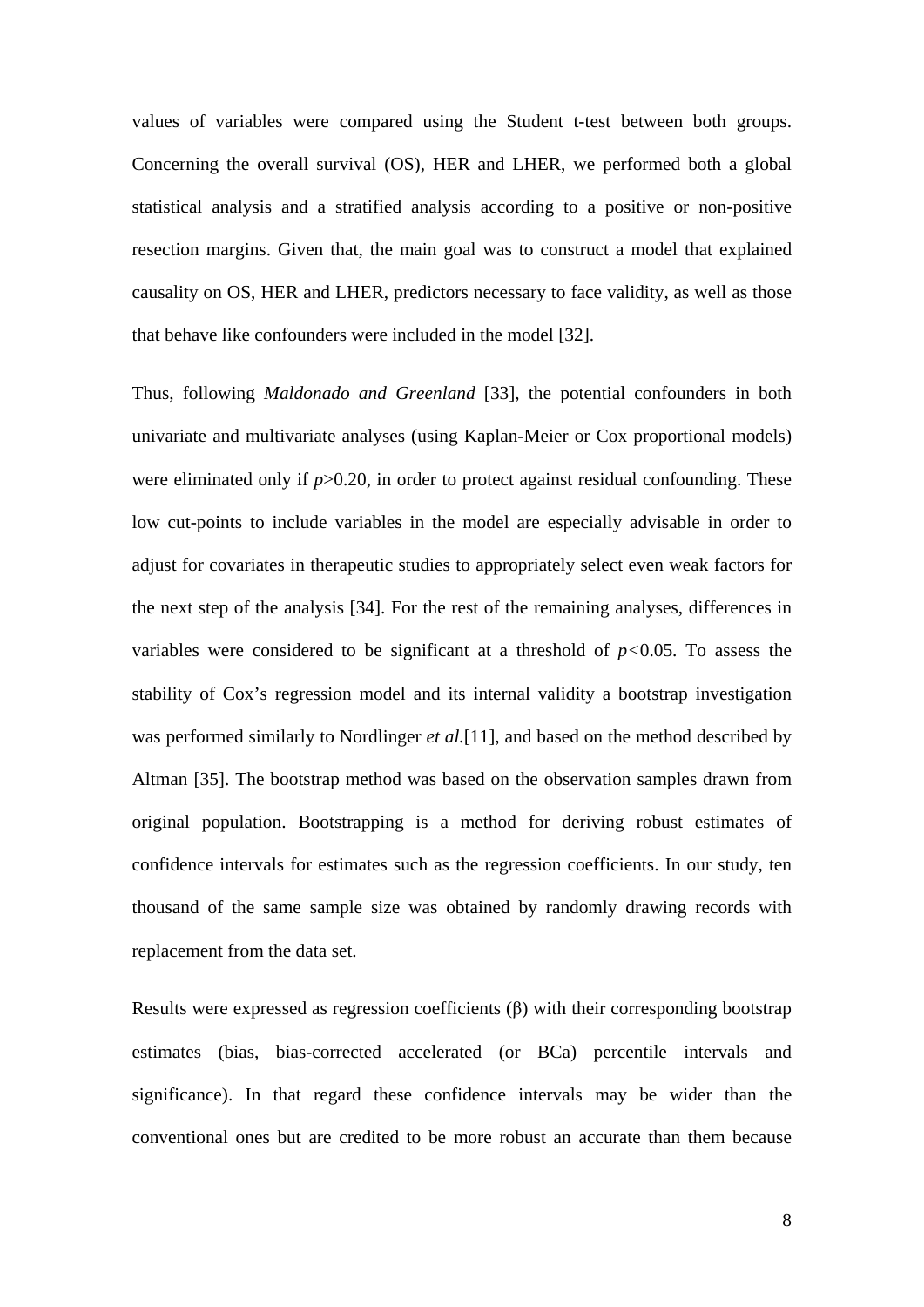fewer assumptions about normality are required. Statistical analyses were carried out with statistical software SPSS (Chicago, IL, USA).

### **RESULTS**

#### **Patient's and liver resection characteristics**

During the study period, 438 patients were assessed for eligibility for this study (see Figure 1). One hundred and three patients suffering from colorectal liver metastases underwent hepatic resection and were allocated in the control group (n=58) or the RFAT group (n=45). During the analysis there were one withdrawal in the RFAT group because of period of survival being less than two month, and two in the control group because of period of survival being less than two month and unavailable local recurrence data, respectively.

Table 1 summarizes the baseline and operative characteristics. According to the significance threshold previously described, no differences were found in variables among groups.

As shown in Table 2, no differences were observed in the rate of complications between groups. No significant differences were observed in mortality either.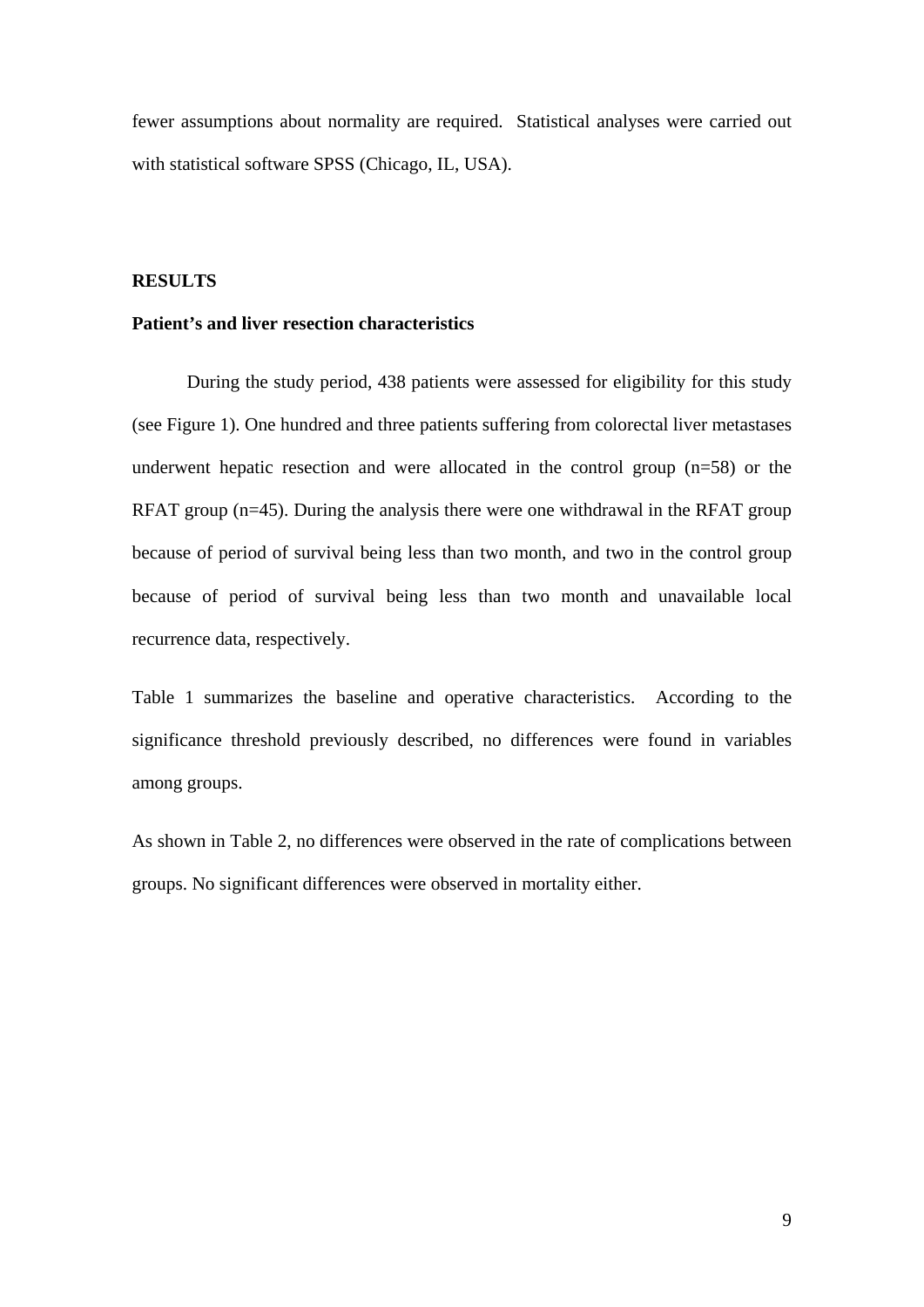|                                                     | <b>Control group</b><br>$(n=58)$ | <b>RFAT</b> group<br>$(n=45)$ | $\boldsymbol{p}$ |
|-----------------------------------------------------|----------------------------------|-------------------------------|------------------|
| Gender                                              |                                  |                               |                  |
| Male                                                | 38 (67.2)                        | 30(66.7)                      | 0.676            |
| Age (years) $a$                                     | $67.1 \pm 9.5$                   | $66.5 \pm 11.1$               | 0.765            |
| Primary rectum                                      | 15(25.9)                         | 13 (28.9)                     | 0.922            |
| CEA $(ng/ml)^b$                                     | $57 \pm 353$                     | $49 \pm 109$                  | 0.888            |
| Dukes                                               |                                  |                               |                  |
| $\mathbf{A}$                                        | 7(12.1)                          | 3(6.7)                        |                  |
| $\bf{B}$                                            | 22 (37.9)                        | 20(44.4)                      | 0.597            |
| $\mathsf{C}$                                        | 29(50)                           | 22 (48.9)                     |                  |
| Positive colorectal nodes $(pN)^a$                  | $2.58 \pm 6.1$                   | $2.11 \pm 5.4$                | 0.685            |
| Synchronic presentation                             | 30(51.7)                         | 24(53.3)                      | 0.981            |
| <b>Bilobar</b> presentation                         | 21(36.2)                         | 20(44.4)                      | 0.397            |
| Major hepatectomy <sup>c</sup>                      | 24(41.4)                         | 17(37.8)                      | 0.711            |
| Number of metastases <sup>a</sup>                   | $2.07 \pm 2$                     | $2.09 \pm 1.7$                | 0.876            |
| Size of the biggest metastases <sup>a</sup>         | $3.21 \pm 2$                     | $3.81 \pm 3.1$                | 0.269            |
| Morbidity                                           | 25(43.1)                         | 15(33.3)                      | 0.313            |
| Mortality                                           | 2(3.4)                           | 2(4.4)                        | 0.795            |
| Adjuvant chemotherapy after colorectal<br>surgery   | 31(53.4)                         | 21(46.7)                      | 0.495            |
| Neo-adjuvant chemotherapy before hepatic<br>surgery | 18(31)                           | 17(37.8)                      | 0.474            |
| Adjuvant chemotherapy after surgery                 | 39(67.2)                         | 22(50)                        | 0.079            |
| Positive margin                                     | 15(26)                           | 15(33)                        | 0.408            |
| Extrahepatic disease at hepatectomy                 | 9(15.6)                          | 5(11.1)                       | 0.518            |
| Laparoscopic approach                               | 18(31)                           | 16(36)                        | 0.628            |
| Pringle maneuver (min)                              | 8.4(17.1)                        | 3.5(8.4)                      | 0.060            |

**Table 1**. Baseline characteristics of patients involved in the study.

Differences in variables were considered to be significant at a threshold of  $p<0.05$  and those with a p value <0.02 were included in the univariate and multivariate analysis.

Values in parentheses are percentages.  $^{\text{a}}$ Continuous variables are expressed as mean  $\pm$  standard deviation. <sup>b</sup>CEA, carcinoembryogenic antigen expressed as mean  $\pm$  standard deviation. <sup>c</sup>At least three liver segments were removed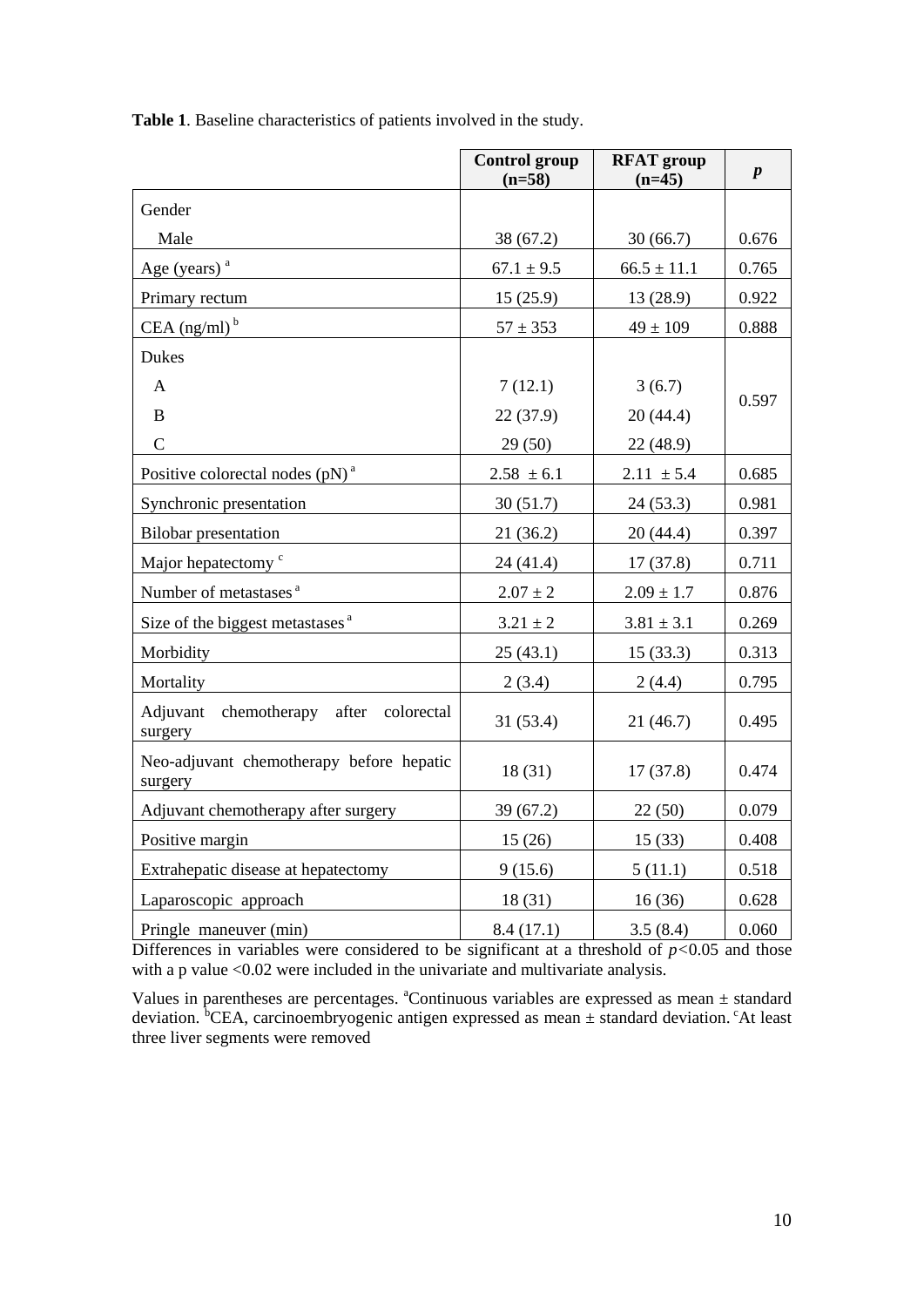| <b>Complications</b>     | <b>Control group</b><br>$(n=58)$ | <b>RFAT</b> group<br>$(n=45)$ | <b>Total</b> | $\boldsymbol{p}$ |  |
|--------------------------|----------------------------------|-------------------------------|--------------|------------------|--|
|                          |                                  |                               |              |                  |  |
| Mortality                | 2(3%)                            | 2(4%)                         | 4(4%)        | 0.795            |  |
| Abscess                  | 2(3%)                            | 2(4%)                         | 4(2%)        | 0.243            |  |
| <b>Biliary</b> leak      | 4(7%)                            | 7(16%)                        | $11(11\%)$   | 0.158            |  |
| Hemoperitoneum           | $1(2\%)$                         | $1(2\%)$                      | 2(2%)        | 0.856            |  |
| Liver failure            | $8(14\%)$                        | 4(9%)                         | 12 (12%)     | 0.442            |  |
| Wound infection          | 4(7%)                            | 5(11%)                        | 9(9%)        | 0.452            |  |
| Pneumonia                | $0(0\%)$                         | $1(2\%)$                      | $1(1\%)$     | 0.254            |  |
| Other complications      | 11 (19%)                         | 9(20%)                        | 20 (19%)     | 0.895            |  |
| <b>Blood</b> transfusion | 12 (21%)                         | 5(11%)                        | 17 (17%)     | 0.194            |  |

**Table 2**. Mortality and morbidity in patients included in the study.

Differences were considered to be significant at a threshold of  $p<0.05$ .

#### **Univariate analysis of prognostic factors on OS, HER and LHER**

With a mean follow-up of 28.5 months (range 2-106), the 1, 3 and 5-year global OS was 93%, 62% and 42%, respectively. The global cumulative HER were 20%, 43% and 49% and LHER were and 5%, 11% and 11% for 1, 3 and 5-year, respectively. In this last set of results, six patients presented LHER in the control group (according to the above definition) and just one, in the RFAT group (see Figure 2). Concerning the management of the local recurrence, just one of them was intended for hepatic resection, but during the exploration peritoneal dissemination was also found (in addition to histologically proven recurrence at the site of the previous hepatic resection). In the remaining patients, no surgical option was possible due to the progression of the illness. However, five patients were subjected to adjuvant chemotherapy (4 in control group and 1 in the RFAT group).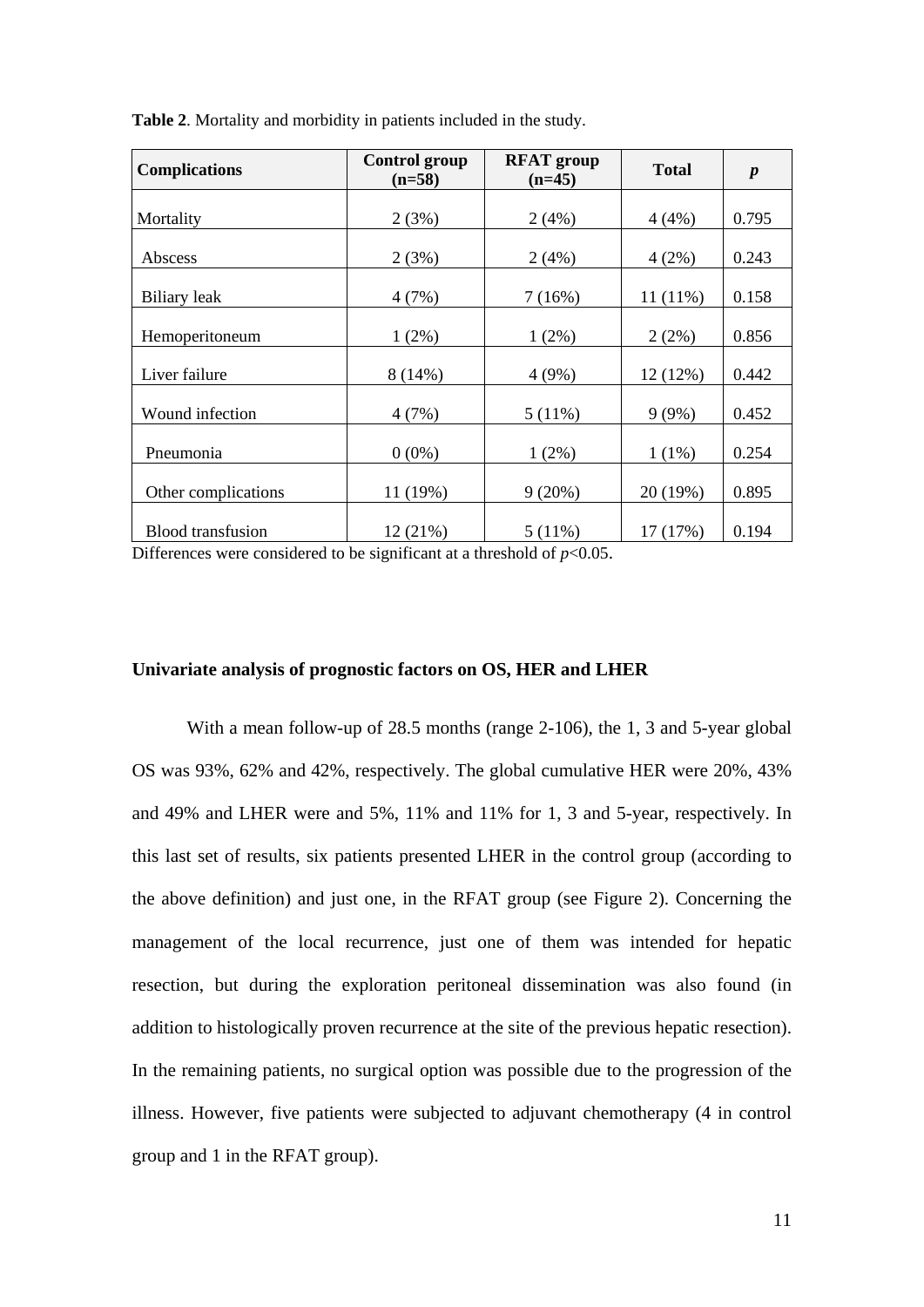

**Figure 2.** (**A**) Local hepatic recurrence in all patients **(**LHER) (**B**) and LHER in cases with positive margin stratified by treatment group using Kaplan-Meier method with a mean followup of 28.5 months. The log-rank test demonstrated a significance of 0.177 and 0.058, respectively.

Six variables demonstrated influence on OS taking into account the significance threshold previously described: RFAT group, size of the biggest metastases, morbidity, adjuvant chemotherapy, extrahepatic disease and Pringle manoeuvre usage during hepatectomy (Table 3). Similarly on HER, the following variables showed significant influence: RFAT group, size of the biggest metastases, node-positive of the primary tumour, number of metastases, bilobar presentation, morbidity, neo-adjuvant chemotherapy, extrahepatic disease and Pringle manoeuvre usage during hepatectomy.

However, only six variables showed significant influence on the LHER analysis: RFAT group, size of the biggest metastases, number of metastases, positive margin, extrahepatic disease and Pringle manoeuvre usage during hepatectomy.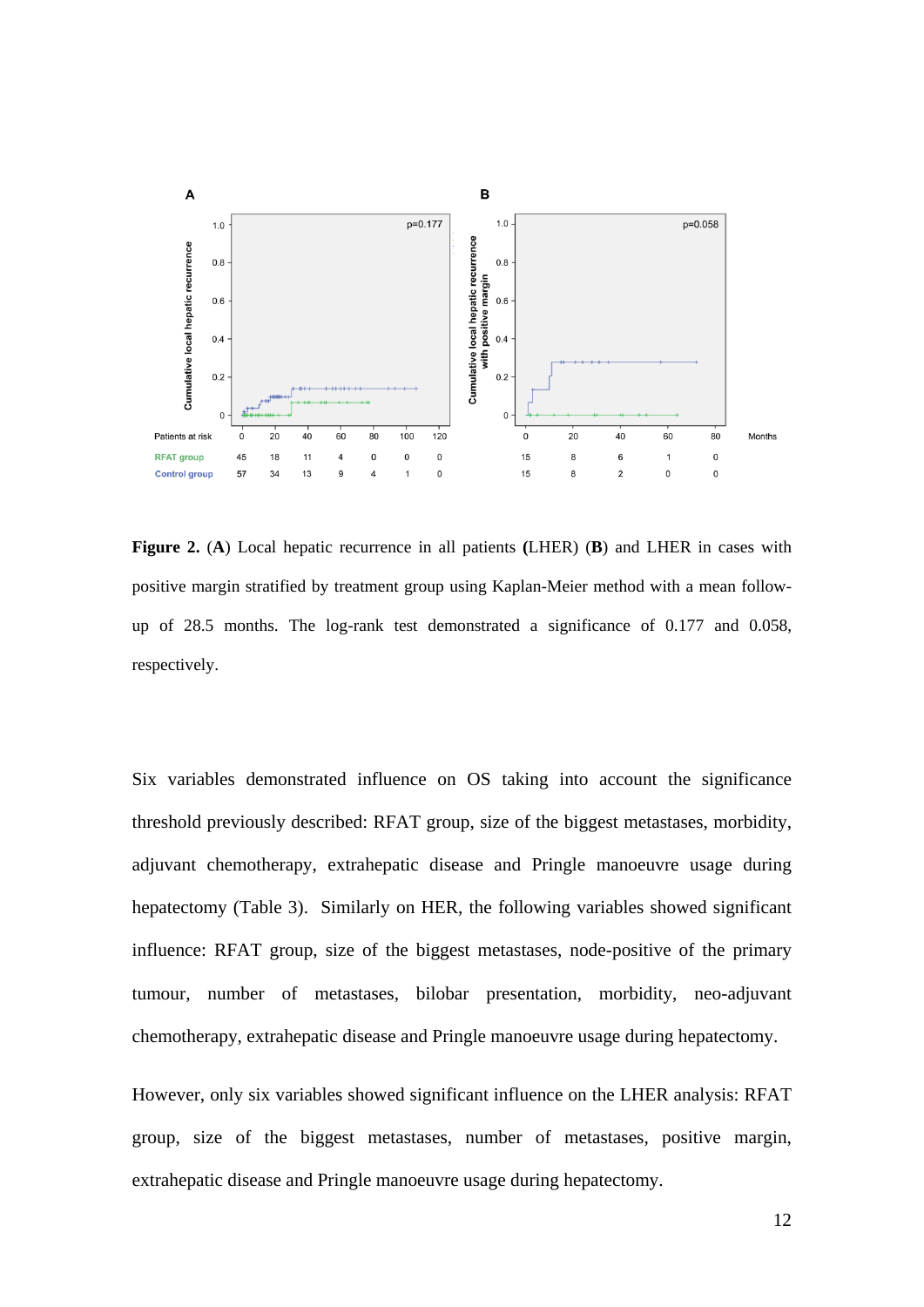|                                     | <b>OS</b> |                      |                                                        |              | <b>HER</b> |                      |                                                        | <b>LHER</b>  |         |                      |                                                        |              |
|-------------------------------------|-----------|----------------------|--------------------------------------------------------|--------------|------------|----------------------|--------------------------------------------------------|--------------|---------|----------------------|--------------------------------------------------------|--------------|
| <b>Variable</b>                     |           | Bootstrap estimates# |                                                        |              |            | Bootstrap estimates# |                                                        |              |         | Bootstrap estimates# |                                                        |              |
|                                     | β         | <b>Bias</b>          | <b>BCa 95%</b><br><b>Confidence</b><br><b>Interval</b> | $\mathbf{p}$ | $\beta$    | <b>Bias</b>          | <b>BCa 95%</b><br><b>Confidence</b><br><b>Interval</b> | $\mathbf{p}$ | $\beta$ | <b>Bias</b>          | <b>BCa 95%</b><br><b>Confidence</b><br><b>Interval</b> | $\mathbf{p}$ |
| RFAT group                          | $-0.9$    | $-0.05$              | $-1.7, -0.2$                                           | 0.04         | $-0.8$     | $-0.06$              | $-1.8, 0.001$                                          | 0.06         | $-1.6$  | $-4.0$               | $-19.8, 1.5$                                           | 0.1          |
| Size of the biggest<br>metastases   | 0.07      | $-0.002$             | $-0.03, 0.2$                                           | 0.04         | 0.1        | $-0.009$             | $-0.04, 0.2$                                           | 0.01         | 0.2     | 0.3                  | $-3.2, 9.2$                                            | 0.01         |
| Number of node-<br>positive primary |           |                      |                                                        |              | 0.04       | $-0.002$             | $-0.03, 0.09$                                          | 0.02         |         |                      |                                                        |              |
| Number of metastases                |           |                      |                                                        |              | $\ast$     |                      | $\ast$                                                 | $\ast$       | 0.1     | $-1.5$               | $-7.1, 0.3$                                            | 0.2          |
| <b>Bilobar</b> presentation         |           |                      |                                                        |              | $\ast$     |                      | $\ast$                                                 | $\star$      |         |                      |                                                        |              |
| Morbidity                           | 0.6       | 0.06                 | $-0.2, 1.7$                                            | 0.1          | $\ast$     |                      | $\ast$                                                 | $\ast$       |         |                      |                                                        |              |
| Neo-adjuvant<br>chemotherapy        |           |                      |                                                        |              | 0.6        | 0.03                 | $-0.2, 1.5$                                            | 0.09         |         |                      |                                                        |              |
| Adjuvant<br>chemotherapy            | $-1.5$    | $-0.06$              | $-0.06, -0.8$                                          | < 0.01       |            |                      |                                                        |              |         |                      |                                                        |              |
| Positive margin                     |           |                      |                                                        |              |            |                      |                                                        |              | 2.0     | 3.5                  | $-11.4, 99.9$                                          | 0.04         |
| Extrahepatic disease                | 0.9       | 0.05                 | 0.04, 2.0                                              | 0.02         | 1.9        | 0.1                  | 0.9, 3.6                                               | < 0.01       | $\ast$  |                      | $\ast$                                                 | $\ast$       |
| Pringle manoeuvre                   | $\ast$    |                      | $\ast$                                                 | $\ast$       | $\ast$     |                      | $\ast$                                                 | $\ast$       | 0.05    | 0.03                 | $-1.7, 1.2$                                            | 0.001        |

**Table 3.** Univariate and multivariate analysis of prognostic factors on OS, HER and LHER.

In order to protect against residual confounding, data are eliminated only if *p*>0.2. Provided data are adjusted variables in the final multivariate model. \*Variables above this significance threshold in univariate analysis which did not remain significant in the multivariate analysis. #Bootstrap estimates are based on 10000 samples.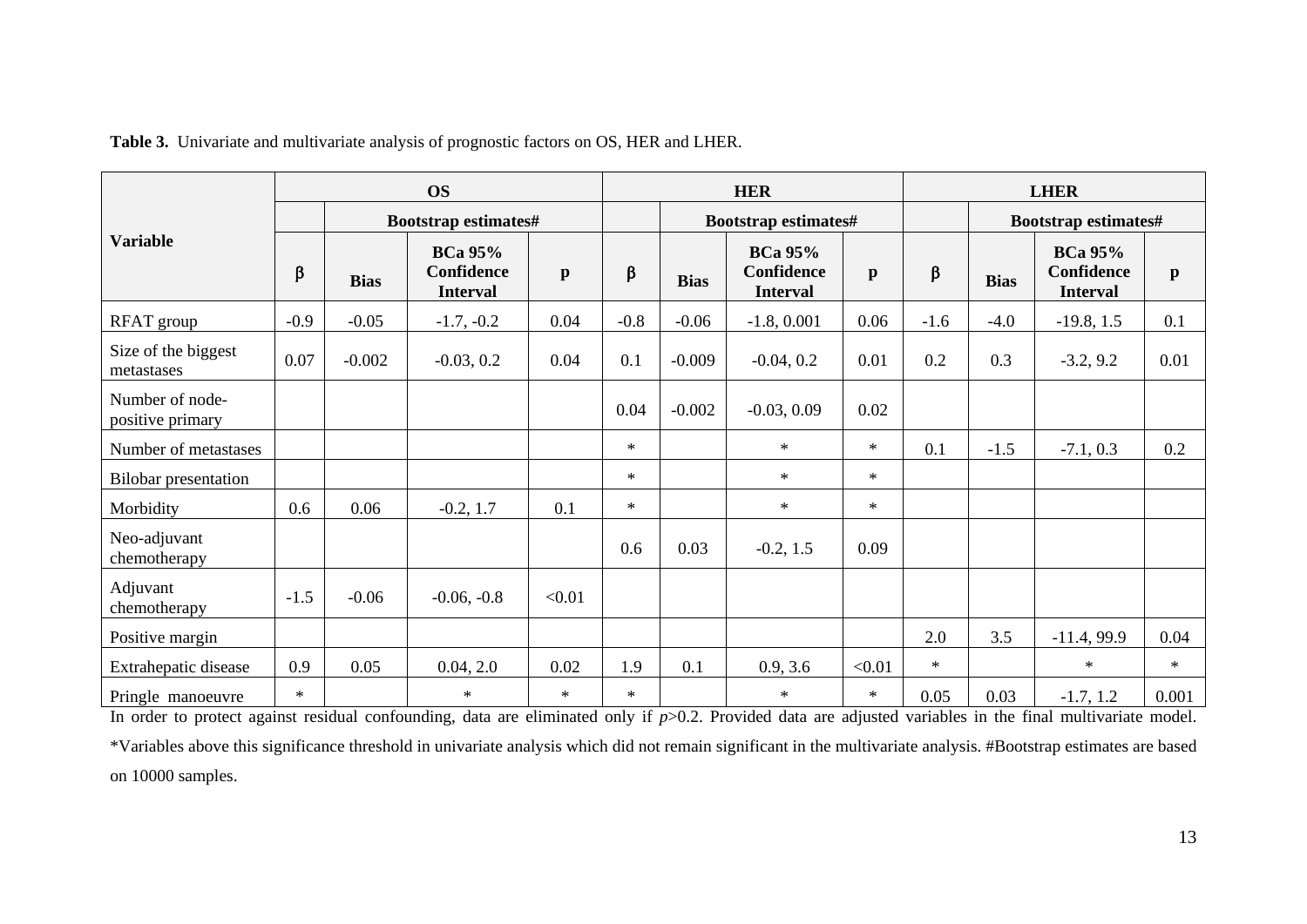#### **Multivariate analysis of prognostic factors on OS, HER and LHER**

Five variables on each survival variable demonstrated significant influence in the final model taking into account the same significance threshold. Two of them were present on OS, HER and LHER: RFAT group and size of the biggest metastases (see Table 3). Interestingly, on LHER three additional variables remained in the final model: number of metastases, positive margin and Pringle manoeuvre use. Specifically on LHER, all factors increased the risk of local hepatic recurrence except RFAT group which seemed to reduce the associated risk  $(\beta = 1.6)$ .

## **LHER in positive resection margins**

When we selected patients with positive margins, 4 patients out of 15 presented LHER in the control group (27%), while no patients out of 15 presented LHER in the RFAT group (0%). These differences were statistically significant in this univariate analysis  $(p=0.032, \text{ chi-square test})$ . This difference among groups nearly reached significance in the Kaplan-Meier method  $(p=0.058)$  (Figure 2-B). On the contrary, as expected, LHER in patients with negative resection margins was similar between control and RFAT group ( $p=0.98$  in chi-square test and  $p=0.765$  in Kaplan-Meier test).

#### **DISCUSSION**

 The resection margin of colorectal metastasis is currently the most important factor that is under the surgeon's control[7, 12] with a significant impact on hepatic recurrence and a determinant of survival [4, 14, 16, 19, 36–38]. Recent publications have advocated that a subcentimeter resection margin should not preclude colorectal metastases resection since a non-positive margin can be obtained [18]. The incidence of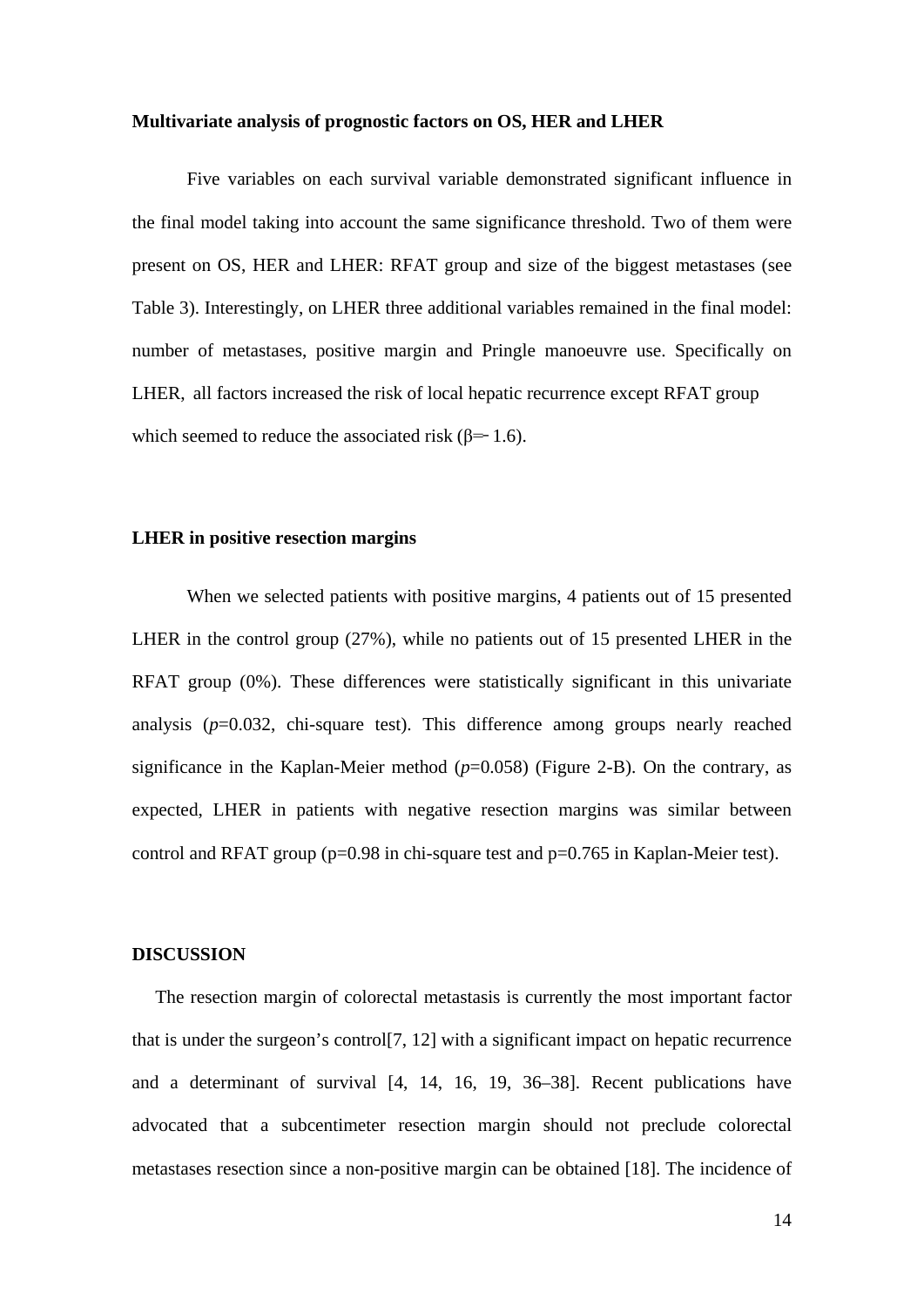LHER ranges from 7 to 17% [20, 21] or even higher when non-anatomical resections were performed and it is usually linked with positive margin during hepatectomy in a risk-ratio of over 10% [20]. In spite of its relevancy, this variable is rarely reported because requires careful and time-consuming evaluation of the margin status over time with appropriate image-study of each patient. In our study, with a mean follow-up of 28.5 months we demonstrated 0% LHER in the RFAT group when a positive margin was observed during hepatectomy in comparison to 27% in the control (p=0.032 and Figure 2-B). This low risk of LHER in patients with positive margins in the RFAT group can be explained by a wide resection margin (up to 1 cm) due to the ablation effect of RF-assisted device employed in this study as it was demonstrated in preclinical studies (also see Figure 3) [22, 27, 28]. As expected this positive effect was not observed when the margin resection was negative.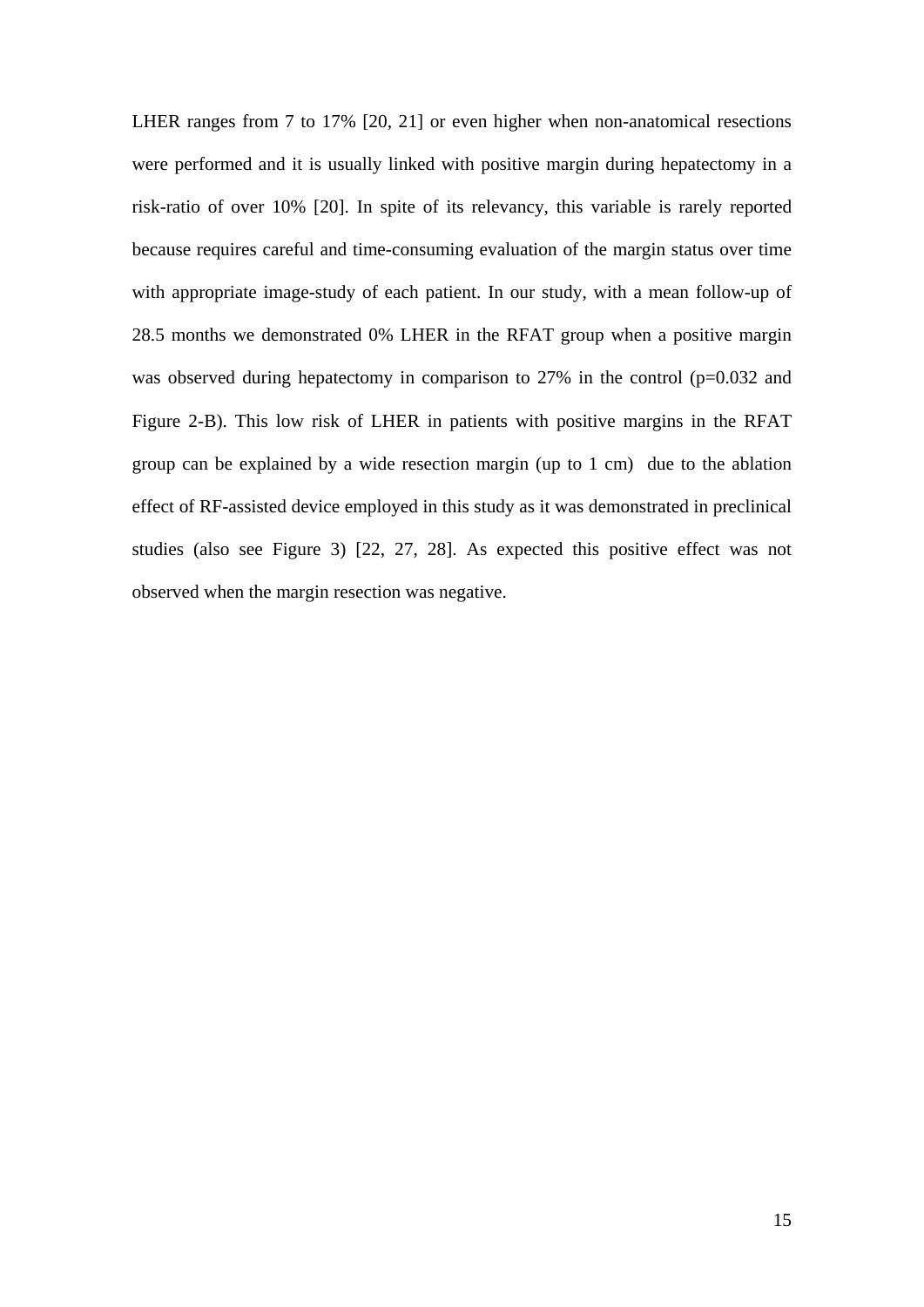

**Figure 3.** (**A**) Photograph showing the remnant liver after removing the specimen (RFAT group, central hepatectomy). Notice the coagulated tissue in the remnant liver (two headed arrow) and the resection margin (asterisk). (**B**) The liver specimen of the same patient showing the margin of resection and the thickness of coagulated tissue (two headed arrow) which is in contact with the metastasis (arrows). The asterisk shows the correct position of the specimen. (**C**) Histological section of the resection margin of the specimen (see asterisk for correct position). Resection margin is marked with green ink. See tumor ("T") and coagulated parenchyma ("P") in contact with the margin. Notice that coagulated tumor did not impair correct evaluation of margin invasion. (**D**) CT of the same patient after 56 months of this liver resection, where no signs of local hepatic recurrence is observed. See the remaining ablated tissue in the margin (red arrow).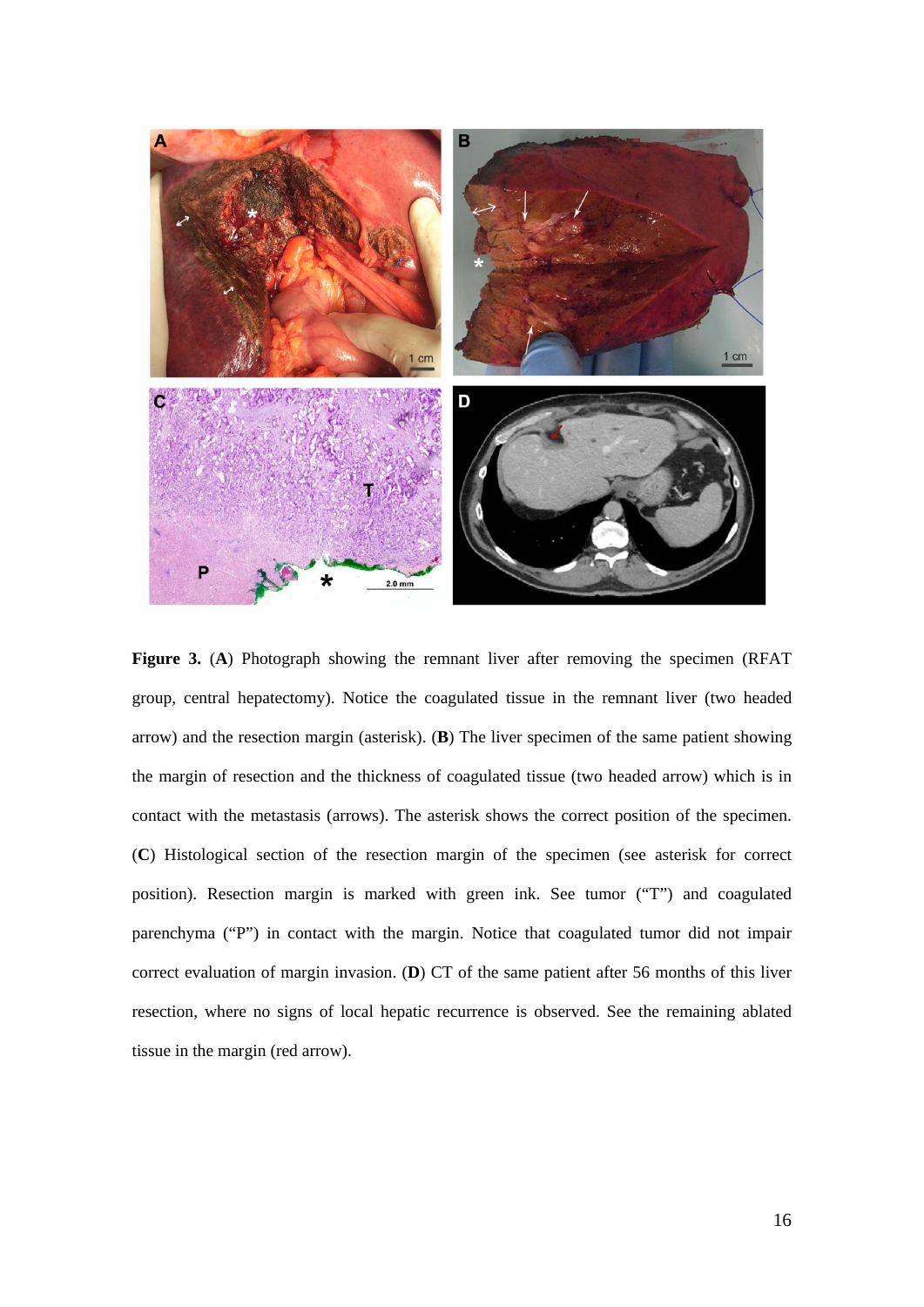The benefit of the ablation effect on the resection margin may be weaker or diluted when all of the patients are taken into account (with positive and non-positive margin) but, in fact, the global analysis with an appropriate selection of confounding factors found some effect on all conventional survival analysis (OS, HER and LHER) which were confirmed by bootstrapping resampling methods in all cases. Bootstrapping is very useful to assess internal validity when the assumptions of parametric methods are in doubt (as in the case of regression models with heteroscedastic residuals fit to small samples or not normal distributions). In our regression model the bias of the estimates and their variability were measured with this robust statistical method which confirmed the influence of the referred variables.

Several limitations of this study should be also addressed:

- Accurate assessment of the resection margin in hepatic surgery can be difficult. Therefore, the lack of more direct metastases measurements is related to CT or MR sensitivity.
- Even though this is a controlled study of an homogeneous cohort of patients, it is not a randomized study. That is why a high control for confounding factors has been applied in univariate and multivariate analysis.

 In conclusion, our findings provides evidence supporting the concept that radiofrequency assisted transection of the liver associated with a deep thermal lesions may reduce local hepatic recurrence, especially in case of margin invasion during transection. However, in spite of this positive effect on local hepatic recurrence, surgeons should continue to endorse the conventional guidelines of negative margin preservation. In any case, this technique could be especially advantageous when R0 resection is difficult to obtain in order to enhance the margin.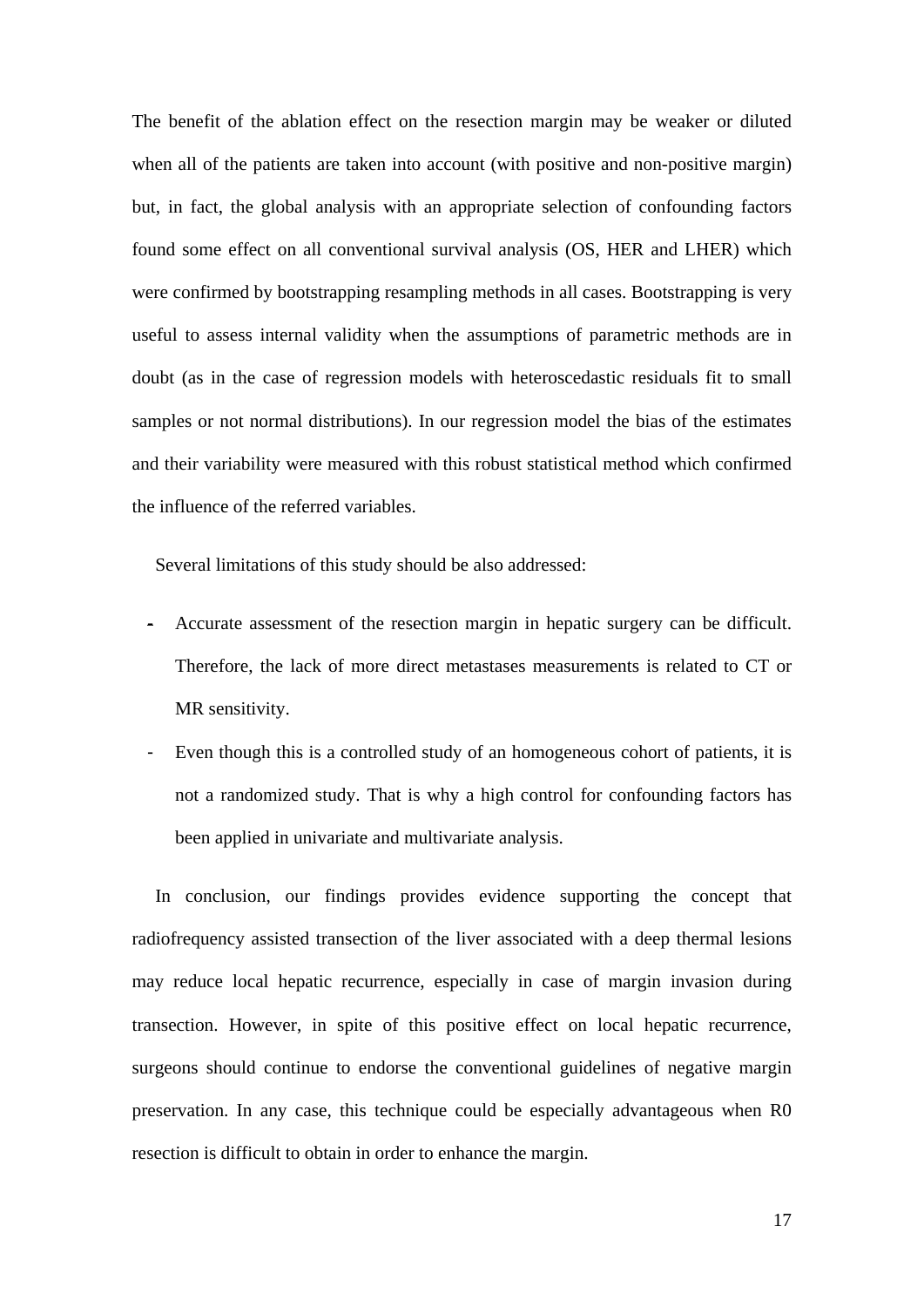# **Disclosure**

The authors did not receive any funding from any company.

 RQ, EB and FB declare stock ownership in Apeiron Medical S.L., a company that has a license for the patent US 8.303.584.B2, on which the device Coolinside employed in the RFAT group. The other authors report no conflict of interests or financial ties to disclose.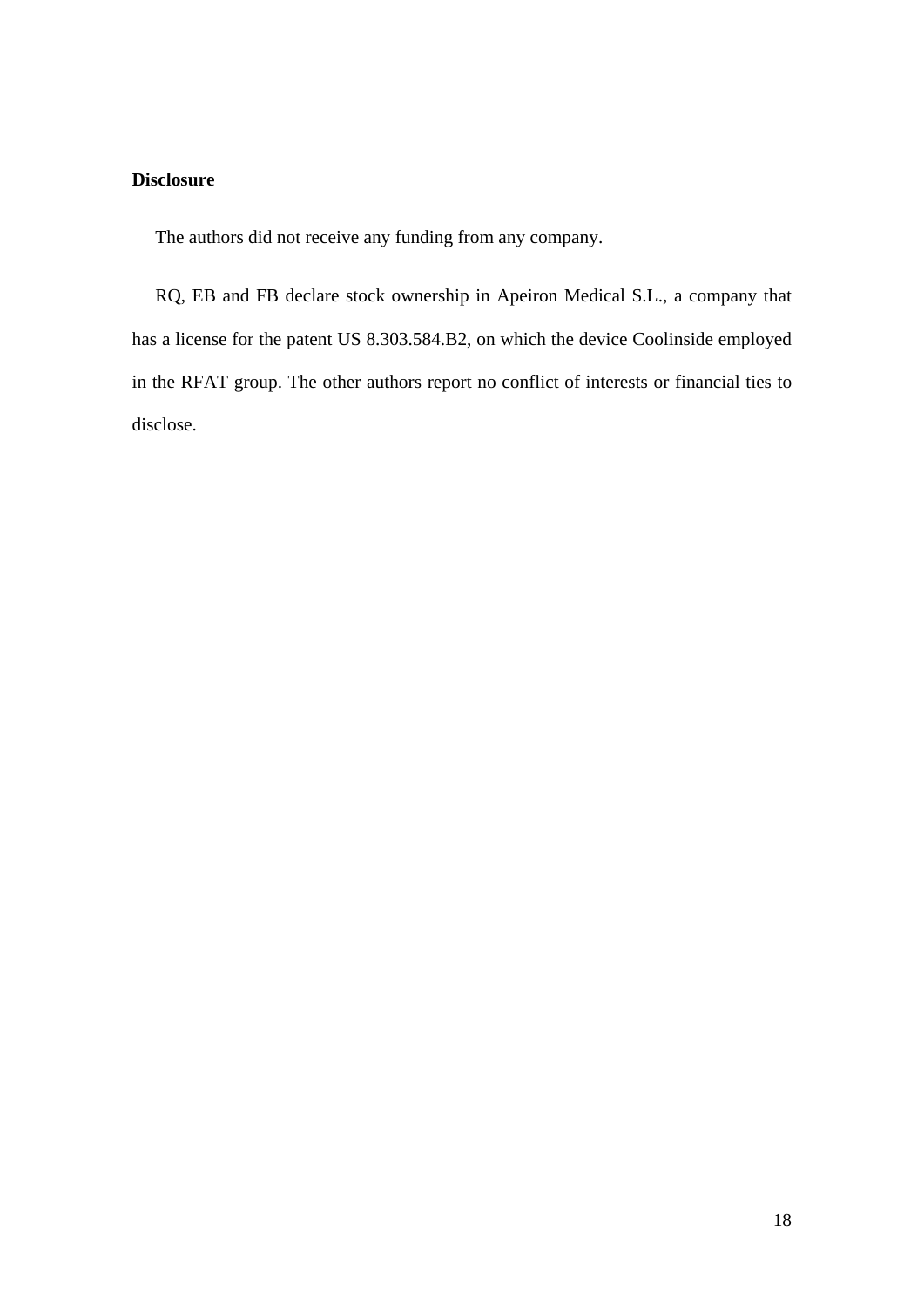### **REFERENCES**

- 1. Punt CJA. New options and old dilemmas in the treatment of patients with advanced colorectal cancer. Ann. Oncol. Off. J. Eur. Soc. Med. Oncol. 2004; 15(10):1453–9.
- 2. Muratore A, Ribero D, Zimmitti G et al. Resection margin and recurrence-free survival after liver resection of colorectal metastases. Ann. Surg. Oncol. 2010; 17(5):1324–9.
- 3. Ambiru S, Miyazaki M, Isono T et al. Hepatic resection for colorectal metastases: analysis of prognostic factors. Dis. Colon Rectum 1999; 42(5):632–9.
- 4. Lise M, Bacchetti S, Da Pian P et al. Patterns of recurrence after resection of colorectal liver metastases: Prediction by models of outcome analysis. World J. Surg. 2001; 25(5):638–644.
- 5. Resection of the liver for colorectal carcinoma metastases: a multi-institutional study of indications for resection. Registry of Hepatic Metastases. Surgery 1988; 103(3):278–88.
- 6. Cady B, Jenkins RL, Steele GD et al. Surgical margin in hepatic resection for colorectal metastasis: a critical and improvable determinant of outcome. Ann. Surg. 1998; 227(4):566-71.
- 7. Cady B, Stone MD, McDermott Jr. W V et al. Technical and biological factors in disease-free survival after hepatic resection for colorectal cancer metastases. Arch Surg 1992; 127(5):561–569.
- 8. Doci R, Gennari L, Bignami P et al. One hundred patients with hepatic metastases from colorectal cancer treated by resection: analysis of prognostic determinants. Br. J. Surg. 1991; 78(7):797–801.
- 9. Ekberg H, Tranberg K-G, Lundstedt C et al. Determinants of survival after intraarterial infusion of 5-fluorouracil for liver metastases from colorectal cancer: A multivariate analysis. J. Surg. Oncol. 1986; 31(4):246–254.
- 10. Jaeck D, Bachellier P, Guiguet M et al. Long-term survival following resection of colorectal hepatic metastases. Association Française de Chirurgie. Br. J. Surg. 1997; 84(7):977–80.
- 11. Nordlinger B, Guiguet M, Vaillant JC et al. Surgical resection of colorectal carcinoma metastases to the liver: A prognostic scoring system to improve case selection, based on 1568 patients. Cancer 1996; 77(7):1254–1262.
- 12. Scheele J, Stang R, Altendorf-Hofmann A, Paul M. Resection of colorectal liver metastases. World J Surg 1995; 19(1):59–71.
- 13. Shirabe K, Takenaka K, Gion T et al. Analysis of prognostic risk factors in hepatic resection for metastatic colorectal carcinoma with special reference to the surgical margin. Br J Surg 1997; 84(8):1077–1080.
- 14. Wray CJ, Lowy AM, Mathews JB et al. The significance and clinical factors associated with a subcentimeter resection of colorectal liver metastases. Ann.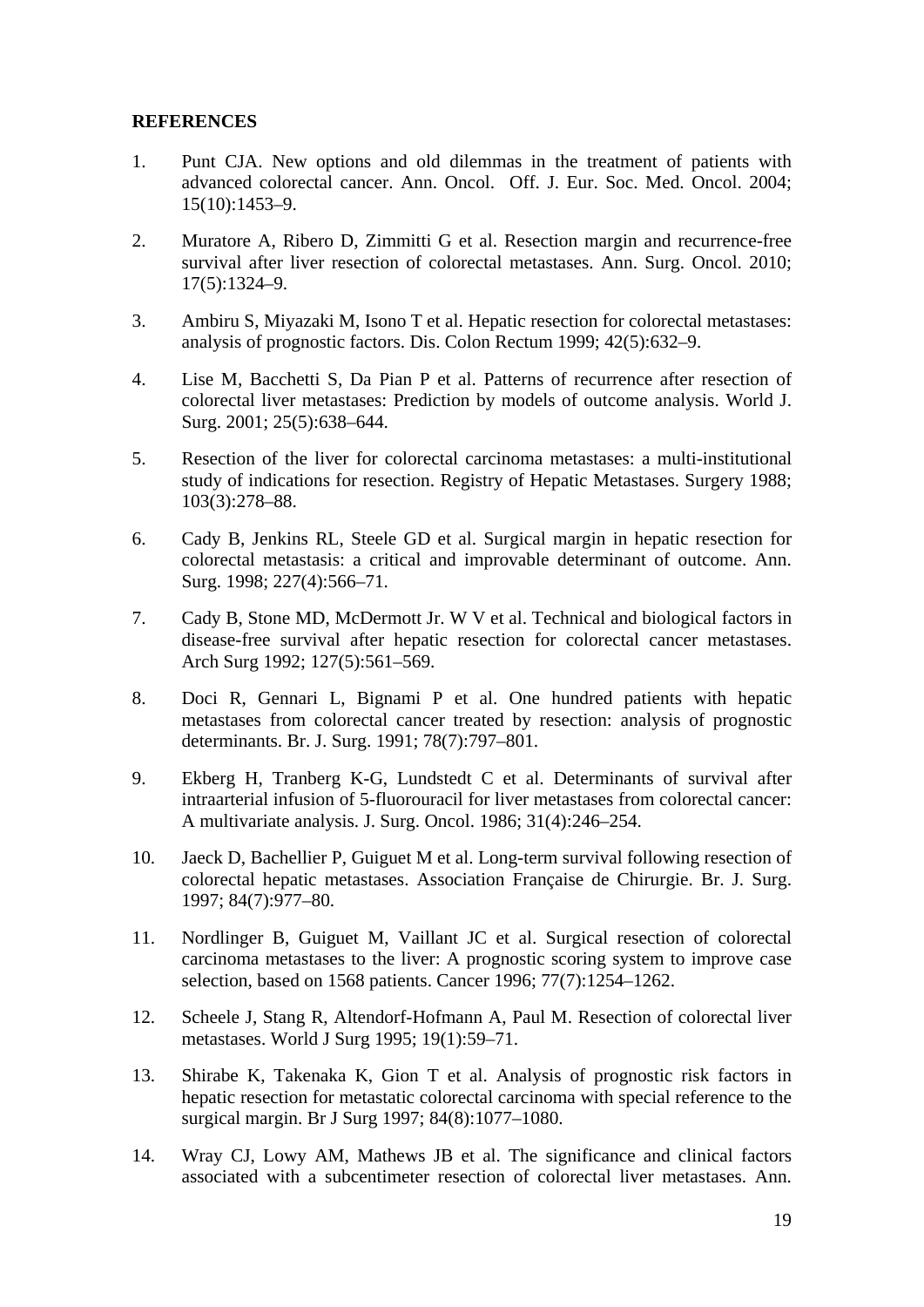Surg. Oncol. 2005; 12(5):374–80.

- 15. Elias D, Cavalcanti A, Sabourin JC et al. Resection of liver metastases from colorectal cancer: the real impact of the surgical margin. Eur. J. Surg. Oncol. 1998; 24(3):174–9.
- 16. Pawlik TM, Scoggins CR, Zorzi D et al. Effect of surgical margin status on survival and site of recurrence after hepatic resection for colorectal metastases. Ann. Surg. 2005; 241(5):715–22, NaN-4.
- 17. Yamamoto J, Shimada K, Kosuge T et al. Factors influencing survival of patients undergoing hepatectomy for colorectal metastases. Br. J. Surg. 1999; 86(3):332– 7.
- 18. Figueras J, Burdio F, Ramos E et al. Effect of subcentimeter nonpositive resection margin on hepatic recurrence in patients undergoing hepatectomy for colorectal liver metastases. Evidences from 663 liver resections. Ann. Oncol. 2007. doi:10.1093/annonc/mdm106.
- 19. Hamady ZZR, Cameron IC, Wyatt J et al. Resection margin in patients undergoing hepatectomy for colorectal liver metastasis: A critical appraisal of the 1 cm rule. Eur. J. Surg. Oncol. 2006; 32(5):557–563.
- 20. Zorzi D, Mullen JT, Abdalla EK et al. Comparison between hepatic wedge resection and anatomic resection for colorectal liver metastases. J. Gastrointest. Surg. 2006; 10(1):86–94.
- 21. Evrard S, Poston G, Kissmeyer-Nielsen P et al. Combined ablation and resection (CARe) as an effective parenchymal sparing treatment for extensive colorectal liver metastases. PLoS One 2014; 9(12):e114404.
- 22. Burdío F, Navarro A, Berjano E et al. A radiofrequency-assisted device for bloodless rapid transection of the liver: A comparative study in a pig liver model. Eur. J. Surg. Oncol. 2008; 34(5):599–605.
- 23. Goldberg SN, Grassi CJ, Cardella JF et al. Image-guided Tumor Ablation: Standardization of Terminology and Reporting Criteria. Radiology 2005; 235(3):728–739.
- 24. Abdalla EK, Vauthey J-N, Ellis LM et al. Recurrence and outcomes following hepatic resection, radiofrequency ablation, and combined resection/ablation for colorectal liver metastases. Ann. Surg. 2004; 239(6):818-825-827.
- 25. Gleisner AL, Choti MA, Assumpcao L et al. Colorectal liver metastases: recurrence and survival following hepatic resection, radiofrequency ablation, and combined resection-radiofrequency ablation. Arch. Surg. 2008; 143(12):1204– 12.
- 26. Ogata S, Kianmanesh R, Varma D, Belghiti J. Improvement of surgical margin with a coupled saline-radio-frequency device for multiple colorectal liver metastases. J. Hepatobiliary. Pancreat. Surg. 2005. doi:10.1007/s00534-005- 1012-1.
- 27. Burdío F, Berjano EJ, Navarro A et al. Research and development of a new RF-